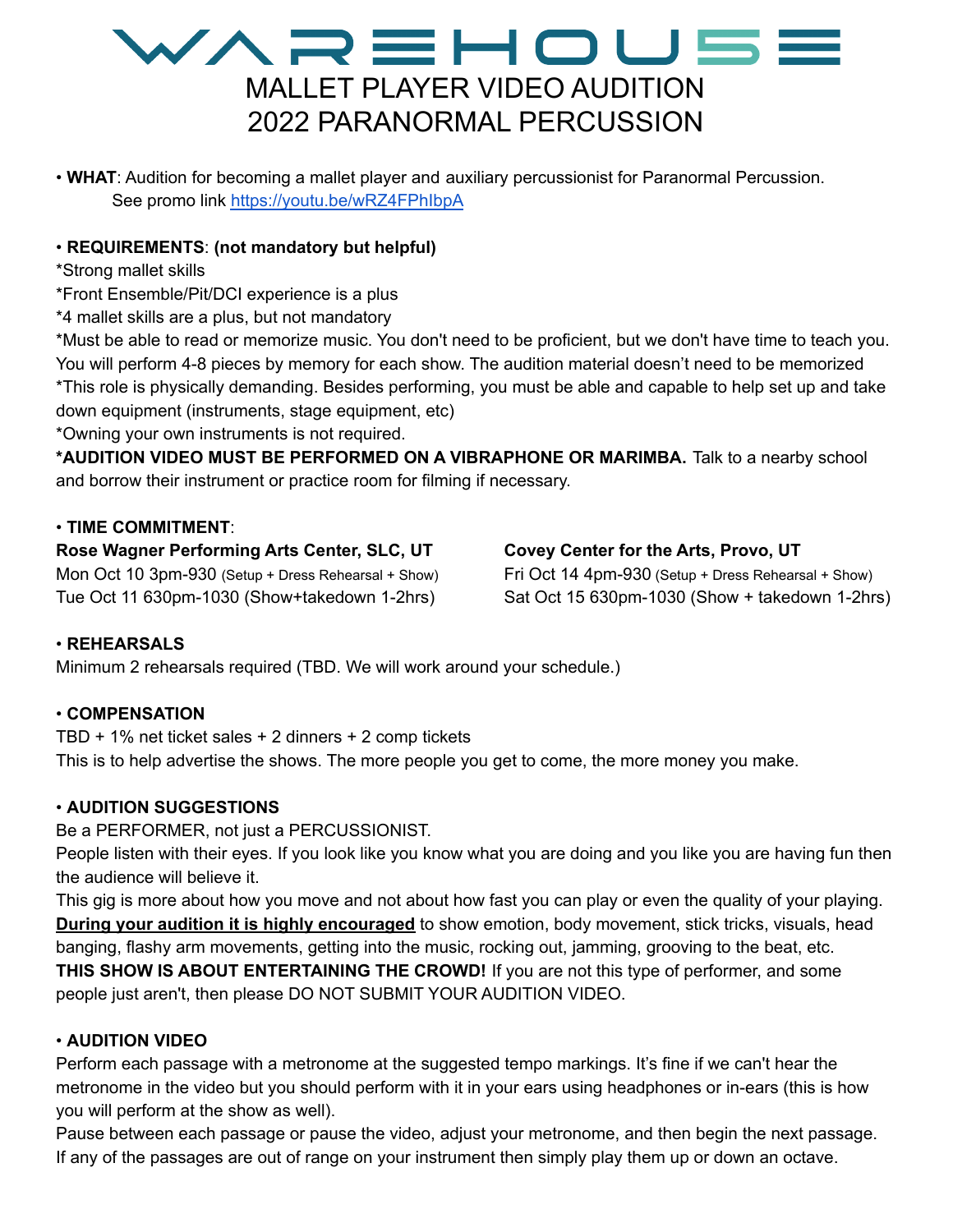#### • **SUBMISSION**

We recommended uploading your video to YouTube or another video platform and sending us the link. Be sure to change your video sharing settings so that we do not need to request your permission to **access the video.**

A résumé is NOT required but feel free to attach it to the email along with any other videos of previous performances that you would like us to see.

## **Email your finished videos to [admin@w5drums.com](mailto:admin@w5drums.com)**



# **AUDITION MATERIAL BELOW**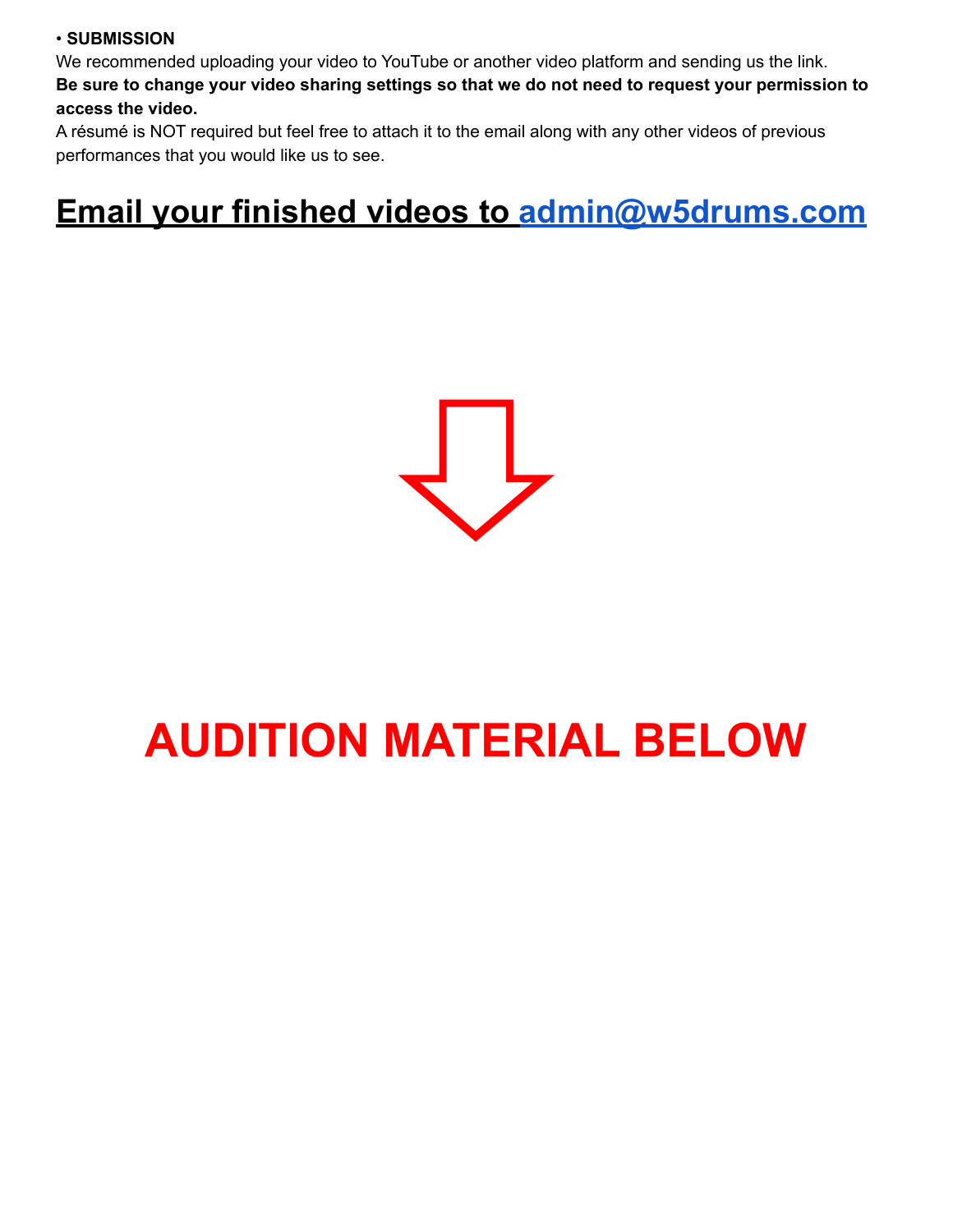## **MALLET PERCUSSION AUDITION**